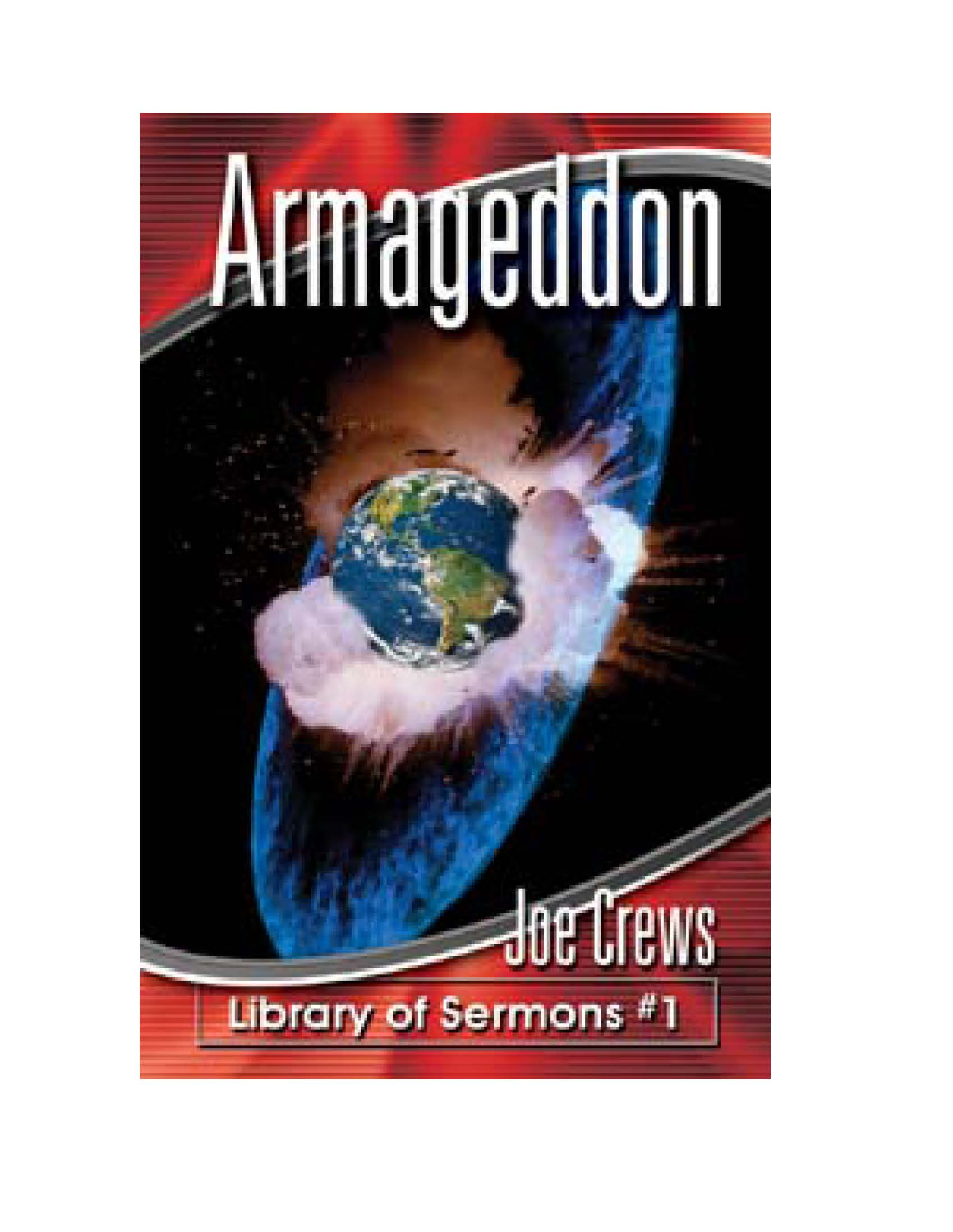# **Armageddon**

#### **By Joe Crews**

### **1 ISRAEL'S FINAL WAR**

The signing of the Israeli-Egyptian peace treaty on March 26, 1979, marked an emotional moment in the history of the Middle East. After years of bitter animosity punctuated by military conflict, an Arab nation and a Jewish nation embraced each other with promises of peace.

 What did it signify for the little pocket of Zionism whose struggles for survival have drawn United States approval and support? Egyptian President Anwar Sadat, before his death, was unable to provide the security and permanent peace which has eluded Israel since the days of Abraham. The answer to Israel's dilemma is clearly revealed in the fantastic prophecies of the Bible.

 According to the Word of God, Israel will not find true deliverance from her enemies until it is secured for her by the kings of the east. Her last war has not yet been fought. The book of Revelation describes an alliance with some powerful defenders who finally destroy the oppressors of Israel and establish her in eternal security. Those allies are given the enigmatic title "kings of the east" in Revelation 16:12. They actually intervene to deliver Israel during the war of Armageddon, described in the Bible as the final conflict to take place on this planet. All nations will be involved in this battle, but Israel will be the only victor.

 Our purpose in this study is to answer a number of questions. What is the nature of that final war of Armageddon? How can all the countries of the world be involved in it? How is it possible for only one group, the people of Israel, to survive this holocaust? Who are the mysterious kings of the east that effect her victory? And finally, how is Israel delivered from her enemies by the drying up of the Euphrates River, as described in Revelation 16:12?

 First of all, we need to find out if the present nation of Israel is the same Israel which is designated in the book of Revelation as the people of God. Some tremendous prophecies are found in that book, most of them concerned with saving the embattled remnant group of faithful followers of Jesus Christ. Those followers are sometimes referred to as the "tribes of Israel" and spoken of in the context of Jewish customs. Does this mean that the literal nation of Israel—the one which is fighting with tanks and bombs—will completely reverse itself and become Christians? Will they lay aside their Zionist ambitions to kill their attackers and espouse the peaceful principles of the Sermon on the Mount—the one about loving the enemy and turning the other cheek?

 Millions of Bible students believe that this kind of spectacular conversion must take place in order for Bible prophecy to be fulfilled. They base their belief upon the prophecies found in Jeremiah, Ezekiel, Isaiah, etc., regarding Israel's restoration and final triumph. Are they correct? It is true that the prophets painted glowing word pictures of Israel's future and recorded scores of promises about her authority over other nations. But is the Israel of the Old Testament the same Israel of the book of Revelation? Were the promises unconditional and irrevocable? Will the literal, fleshly descendants of Abraham turn en masse to the Messiah, be restored as a nation, and saved as a people?

#### **2 PROMISES TO ISRAEL CONDITIONAL**

 A careful study of the Bible reveals that those promises of the Old Testament were not unconditional promises at all. Repeatedly, the nation of Israel was warned of the dire consequences of disobedience. Both blessing and curse were set before them, depending on obedience or disobedience. Because of continued patterns of rebellion, God allowed them to be decimated and scattered into Babylonian captivity for seventy years. Many prophets were raised up by God to foretell their return from that captivity. Some modem commentators have made the mistake of applying those prophecies of restoration to some future gathering of Israel. They refuse to see that the restoration spoken of by Isaiah and Jeremiah has already taken place.

 There is neither time nor space to record here a fraction of the graphic threats of rejection made to Israel. Over and over God gave warnings like this: "And if thou wilt ... do according to all that I have commanded thee, and wilt keep my statutes and my judgments: *Then I will establish the throne* of thy kingdom upon Israel for ever ... *But if ye shall* at all turn from following me, ye or your children, and will not keep my commandments ... *Then will I cut off Israel* out of the land which I have given them; and this house, which I have hallowed for my name, will I *cast out* of my sight; and Israel shall be a proverb and a byword among all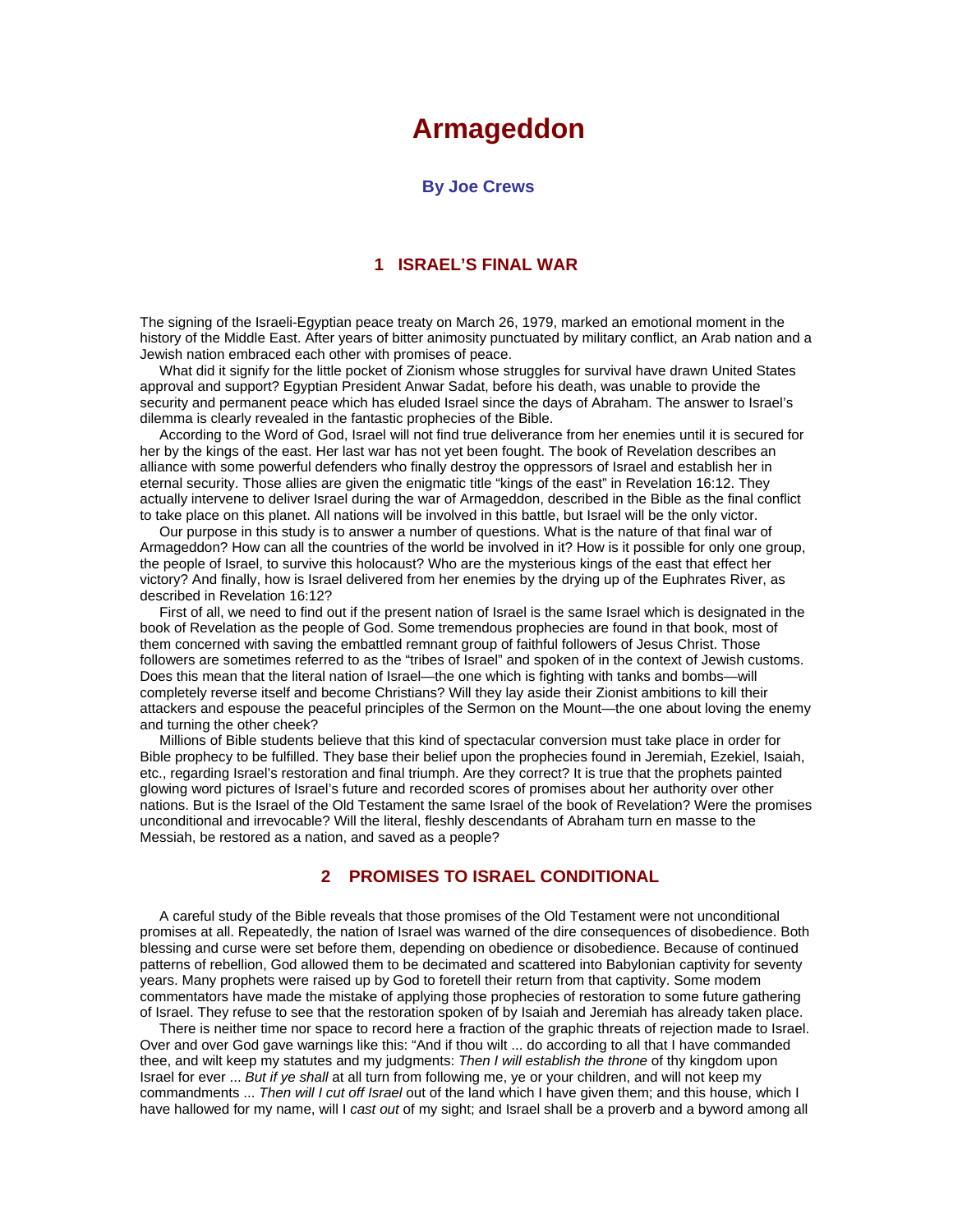people" (1 Kings 9:4-7).

 Finally, as related through the prophet Daniel, God allotted a probationary period of 490 years for the Jewish people to see what they would do about the Messiah (Daniel 9:24). That prophetic time period of 70 weeks (a day for a year, Ezekiel 4:6) began with the going forth of the commandment to restore and build Jerusalem (Artaxerxes' decree in 457 B.C., Ezra 7:11) and ended in A.D. 34. In that same year the gospel began to go to the Gentiles, Stephen was stoned, and Paul went forth to begin his unique ministry to the non-Jews. The occasion marked the formal and final separation of Israel from its covenant relationship.

 Jesus had explained to the Jewish leaders in the clearest possible language that their rejection of Him would seal their own rejection as the children of the kingdom. "The kingdom of God shall be taken from you, and given to a nation bringing forth the fruits thereof" (Matthew 21:43).

 There is no mystery as to why the hundreds of specific Old Testament promises were never fulfilled to Israel. They utterly failed to meet the conditions of obedience. Otherwise, they would have inherited the earth, been delivered from all their enemies, and made Jerusalem the worship center for all nations.

#### 3 **WHO IS TRUE ISRAEL?**

 The big question is this: Will God's promises fail just because the literal descendants of Abraham did not meet the terms of the covenant? Were the promises transferred to that other "nation" to whom Jesus said the kingdom would be given? Or must we still put our faith in some future turnaround that will restore national Israel to the divine favor? All those points will be completely clarified the moment we establish one basic rule of biblical interpretation. Without this principle in mind no one can properly understand the books of Daniel and Revelation, nor can we identify the true Israel of today.

 Here is the rule: *There is a primary, local, literal application of prophecy which points to a future, worldwide, spiritual application.* By applying this principle to the Old Testament Scriptures there is absolutely no confusion as to the place of Israel in prophecy and history.

 All the glorious promises were *primarily* aimed toward immediate blessings that God wanted to bestow on the nation. But in a *secondary* sense they pointed forward to a larger spiritual fulfillment on a worldwide level. Even though the local fulfillment failed when Israel failed to be faithful, the promises were never nullified or withdrawn. They will be honored, but only to that "nation" which Jesus said must replace the Jews as receivers of the kingdom. Who is that nation and people? The New Testament is saturated with the most explicit statements as to who the new Israel is.

 Peter describes those "which in time past were not a people, but are now the people of God" in these words: "But ye are a chosen generation, a royal priesthood, an *holy nation*, a peculiar people; that ye should shew forth the praises of him who hath called you out of darkness into his marvelous light" (1 Peter 2:9, 10). Here is the new nation which replaces the nation of Israel. The Gentiles who will receive the true Messiah now enter into the New Covenant, ratified by the blood of the cross, and become the true spiritual Israel of God. They who were not God's people become His "holy nation."

 Will they receive the very same promises that were given to Abraham's descendants? Indeed, the Bible says that they are counted as the actual seed of Abraham. "And if ye be Christ's, then are ye Abraham's seed, and *heirs according to the promise*" (Galatians 3:29). Paul makes it even clearer in Romans 9:8. "They which are the children of the flesh, these are not the children of God: but the children of the promise are *counted for the seed*." Again, Paul wrote, "For he is not a Jew, which is one outwardly; neither is that circumcision, which is outward in the flesh: But he is a Jew, which is one inwardly; and circumcision is that of the heart" (Romans 2:28, 29).

 Notice that true Israel will be characterized by circumcision of the heart and not of the flesh. What is heart circumcision? "Ye are circumcised with the circumcision made without hands, in putting off the body of the sins of the flesh by the circumcision of Christ" (Colossians 2:11). Don't miss the significance of that text. Just as the Old Covenant was represented by the cutting off of the physical flesh, so the New Covenant would be exemplified by the cutting off of the fleshly nature of sin. In other words, all who accept Christ and are born again are the truly circumcised and the only true Jews. And according to Paul they also will inherit the promises made to Abraham.

 After the crucifixion of Christ, there is not one indication that the literal Jews were accorded any recognition as the children of God. It is true that the door was left open through the preaching of the apostles until A.D. 34 , the end of Daniel's seventy-week prophecy. *But from that time on no recognition is given to Israel as a nation.* Israel henceforth is God's people, made up of all those who accept the Saviour, whether Jew or Gentile. The Old Testament imagery and terminology is still used, especially in the book of Revelation, but Israel is now the church.

 So we can see that there was no failure of the promises at all. They simply were transferred to the true spiritual Israel, which is the church, made up of all true believers in Christ. And the things that will happen to the church spiritually were foreshadowed by what happened to ancient Israel in a literal sense. Let's look at a simple example of this principle in operation.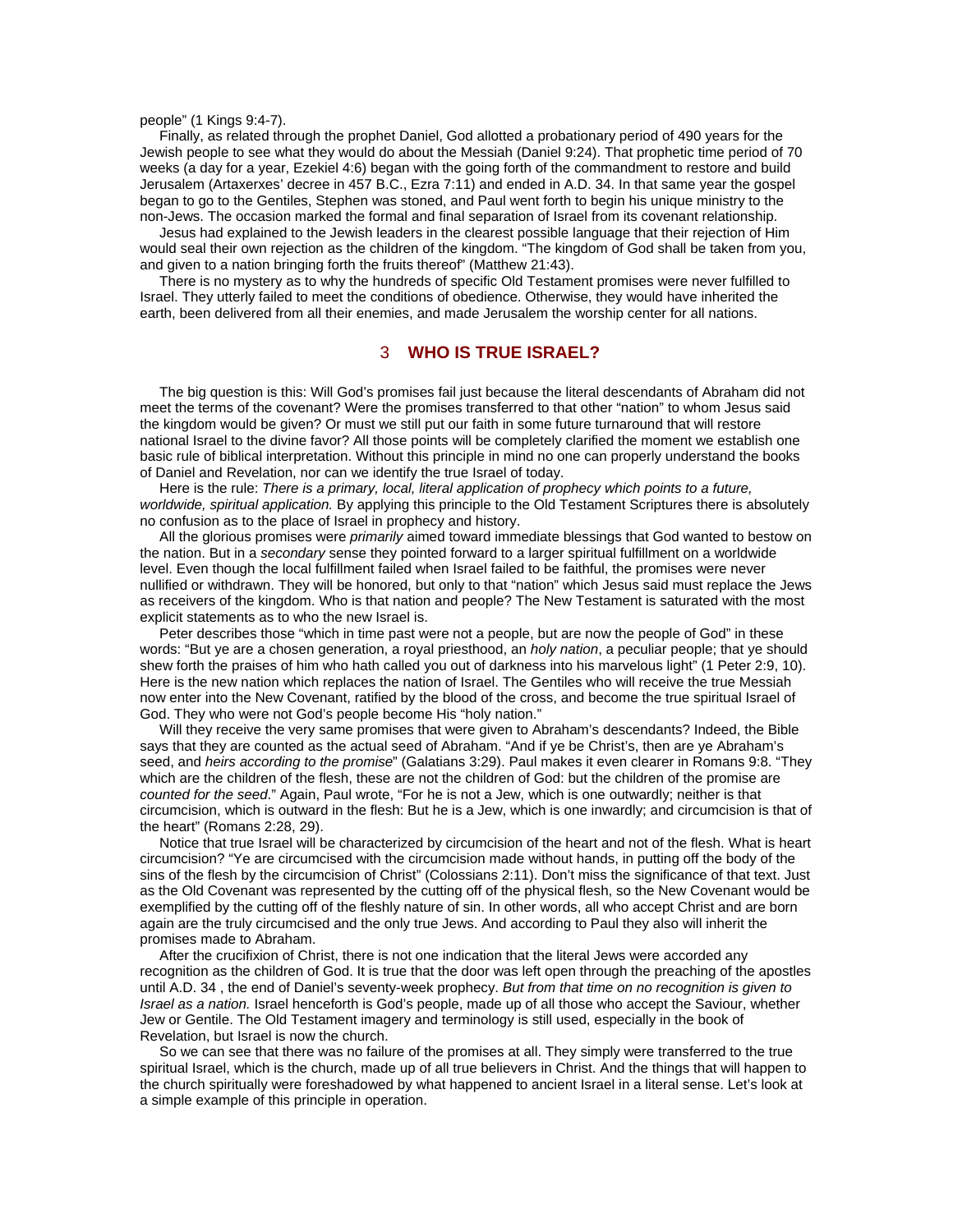In the midst of Ezekiel's portrayal of Israel's victory over her enemies and influence over the nations, he began to describe a magnificent temple that would be built. Several chapters (40-48) are devoted to the precise measurements and physical appointments of that temple. *Yet the temple has never been built.* Other prophets referred to the program of building or restoring such a temple. Amos prophesied, "In that day will I raise up the tabernacle of David that is fallen, and close up the breaches thereof; and I will raise up his ruins, and *I will build it* as in the days of old" (Amos 9:11).

 Many modern interpreters apply this promise to some future construction of a physical temple. But the Bible principle is that there is a secondary, worldwide fulfillment which is not physical, but spiritual. The New Testament confirms this by explaining how the prophecy of Amos has been fulfilled. "Simeon hath declared how God at the first did visit the Gentiles, to take out of them a people for his name. And to this agree the words of the prophets; as it is written, After this I will return, and will build again the tabernacle of David, which is fallen down; and I will build again the ruins thereof, and I will set it up" (Acts 15:14-16).

 Please notice how the Old Testament temple prophecies apply to the living church! The physical temple has now become the spiritual temple of the church, made up of Gentiles and all true believers. No one should now be looking for any restored, literal temple to be built. The body of Christ's church is now the temple (1 Corinthians 3:16), and we are the "lively stones" of that "spiritual house" (1 Peter 2:5).

 Some have felt confused because much of the Old Testament terminology is carried over into the New Testament description of the church—words like kingdom, nation, Israel, temple, Jerusalem, Zion, tribes of Israel, etc. Even Christ said to the Pharisees, "The *kingdom* of God shall be taken from you, (literal Israel) and given to a *nation* (spiritual Israel) bringing forth the fruits thereof" (Matthew 21:43). This is one reason the futurists and dispensationalists believe the book of Revelation pertains to the literal Jew in modem Israel. But there is no cause for such confusion. The explanation had been so clearly made in so many places that the New Testament writer assumed all were aware that the church now replaced national Israel.

#### 4 **THE TWO BABYLONS**

 As we enter into a study of Armageddon, it is tremendously important to keep this great rule of interpretation before us. The vast confusion on prophecy today stems from ignorance of this principle. Let us repeat once more that the kingdom prophecies given by Isaiah, Jeremiah, Ezekiel, etc., have a double application—one to be fulfilled locally; the other to be fulfilled on a worldwide scale in the last days. And the church takes the place of the nation as God's true chosen people. With this background we are prepared to study the subject of Armageddon. That world-ending conflict is tied closely to the things we have just stated about spiritual Israel and a secondary application of prophecy. A most amazing parallel exists between what happened to ancient Israel and the events concerning spiritual Israel in the book of Revelation.

| Ancient Israel |                                | Spiritual Israel |
|----------------|--------------------------------|------------------|
| Jer. 50:33,34  | Persecuted by Babylon          | Rev. 17:6        |
| Dan. 3:13      | Forced to worship image        | Rev. 13:15       |
| Dan. 4:30      | Called "Babylon the Great"     | Rev. 17:5        |
| Jer. 51:13,14  | Babylon sits on many waters    | Rev. 17:1        |
| Isa. 44:27,28  | <b>Rescued-dried Euphrates</b> | Rev. 16:12       |
| Jer. 51:6-8    | Called out of Babylon          | Rev. 18:4        |
| Isa. 45:1      | Rescuer called the anointed    | Dan. 9:25        |
| Isa. 41:2, 25  | Both rescuers from east        | Mat. 24:27,      |
|                |                                | Rev. 7:2         |

 You will notice that God's people had almost the same experience in the Old Testament and the New Testament. They were forced to worship an image and were rescued by someone from the east who dried up the river Euphrates to set them free. Within this broad outline there are scores of other astonishing similarities between the two Israels'—one literal and the other spiritual.

 It is obvious that the church—God's people of the last days—will be persecuted and threatened with death just like ancient Israel. In the book of Revelation they are delivered from spiritual Babylon in connection with the battle of Armageddon. "And the sixth angel poured out his vial upon the great river Euphrates; and the water thereof was dried up, that the way of the kings of the east might be prepared. And I saw three unclean spirits like frogs come out of the mouth of the dragon and out of the mouth of the beast, and out of the mouth of the false prophet. For they are the spirits of devils, working miracles, which go forth unto the kings of the earth and of the whole world, to gather them to the battle of that great day of God Almighty. ... And he gathered them together in a place called in the Hebrew tongue Armageddon"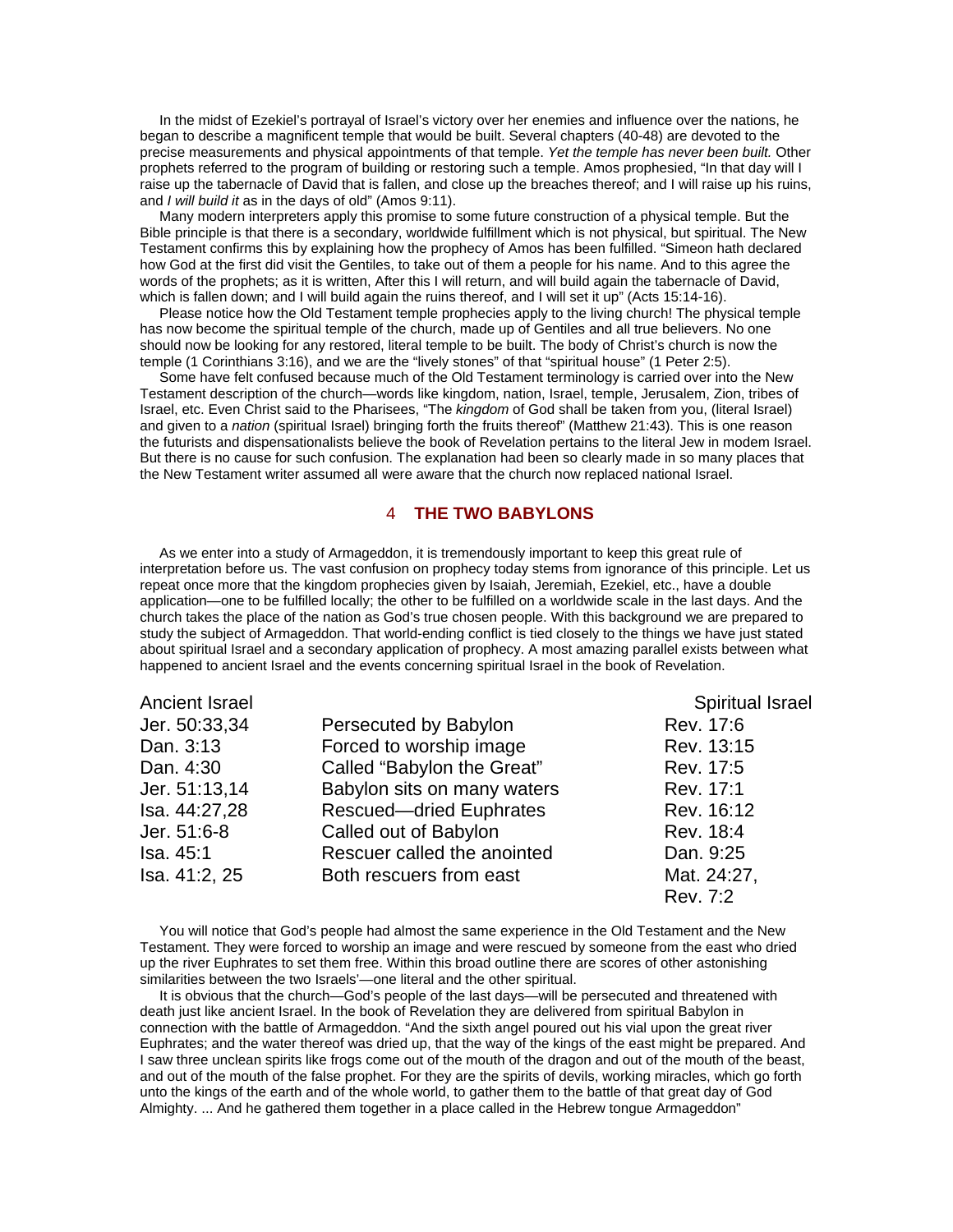#### (Revelation 16:12-16).

 These verses are filled with great meaning. They reveal that three powerful forces will be utilized by Satan in preparing the way for Armageddon. Those three—the beast, dragon and false prophet—stir up the political powers of earth to take part in that war. It is apparent that those three are religious powers, at least in their claims, because they *work miracles* to impress the governments of the earth. Miracles are only operative within the realm of religion.

 Time and space does not allow us to give all the biblical evidence to show how these three symbols incorporate all the modern forms of counterfeit religion. Rejecting the authority of God's law and choosing the easy traditions of pagan worship pattems, these combined ecclesiastical systems will wield a mighty influence in drawing all the world into the battle of Armageddon.

#### 5 **ARMAGEDDON—SATAN VS. GOD**

 Before we try to determine the identity of the "kings of the east" and what it means to "dry up the river Euphrates," we must understand more clearly what Armageddon really involves. The Scriptures picture it as the final decisive struggle which climaxes the age-long war between Christ and Satan. The entire world is involved because the good and evil people are scattered among all nations of the earth. Armageddon represents the all-out effort of Satan to destroy the people who dare to obey God in the face of threatened torture and death.

 Armageddon is but the climax of a 6,000 year program by Satan to keep God's people from being saved. As the adversary, whose self-seeking caused him to be cast out of heaven, Satan declared his purpose to overthrow God and take over His universal government. Listen to his boast in Isaiah 14:13, 14. "I will ascend into heaven, I will exalt my throne above the stars of God: I will sit also upon the mount of the congregation, in the sides of the north: I will ascend above the heights of the clouds; I will be like the most High."

 This incredible claim of Satan exposes the heart of his plan to set himself up in place of God. To subvert the *worship* of God's subjects to himself it would seem both natural and necessary for Satan to build his appeal around *religion*. Working in the guise of counterfeit religious systems and false worship, he has woven a clever composite of truth and error down through the ages. His masterpiece of deception will occur at the end-time when he works through the beast power to enforce a mark of loyalty on every person. Those who refuse the mark will be sentenced to death, and thus, the final obstacle will be removed for Satan to claim all creation as his followers. So reads the blueprint of Satan's strategy.

#### 6 **GOD DWELLS IN ZION**

 Now notice, again, where Satan wanted to sit. He said, "I will sit also upon the mount of the congregation, *in the sides of the north*." Why did he say that? This point is very important. The expression "mount of the congregation" is undoubtedly referring to the holy mount of God's dwelling place. Throughout the Bible it is spoken of as mount Zion. "Beautiful for situation, the joy of the whole earth, is mount Zion, on the *sides of the north*, the city of the great King" (Psalm 48:2).

 The striking thing is that God's place, mount Zion, is located in the sides of the north. Now we understand why Satan wanted to sit on the mount of the congregation, in the sides of the north. That is where God will gather His people, His congregation. Mount Zion is a place of safety. Satan wants to destroy the congregation or people of God. He would penetrate the very elect by his deceptions and take them, along with the throne of God. The psalmist said, "Sing praises to the Lord, *which dwelleth in Zion*" (Psalm 9:11).

 Originally, Zion was the designated spot where the temple was located, in the north part of Jerusalem. Later, it came to be known as a symbol of the city of Jerusalem. It also is applied throughout Scripture to the whole of God's people. But after the Jews rejected Jesus the term Zion became the designation for the church. Thus in the New Testament it no longer identifies an earthly location, but a people—the people of the church who are scattered throughout the world, or else the spiritual place of God's presence and protection.

 All through the Bible God is described as drawing or gathering His people to Zion where they can be safe with Him. "Blow the trumpet in *Zion*, ... call a solemn *assembly*: Gather the people, sanctify the *congregation*" (Joel 2:15, 16). "For in *mount Zion* ... shall be *deliverance*" (Joel 2:32). In Revelation 14:1 the redeemed are pictured as having been delivered from the beast power of the previous chapter and are safe in *mount Zion*. "And I looked, and, lo, a Lamb stood on the mount Sion, and with him an hundred forty and four thousand, having his Father's name written in their foreheads."

 But while God programs a gathering of His people to Himself in Zion, Satan also has a gathering program. *It is a gathering of his forces for Armageddon.* "For they are the spirits of devils ... to gather them to the battle of that great day of God Almighty.... And he gathered them together into a place called in the Hebrew tongue Armageddon" (Revelation 16:14, 16). This gathering is to counteract God's gathering His saints to mount Zion. Joel also speaks about that same gathering; "Assemble yourselves, and come, all ye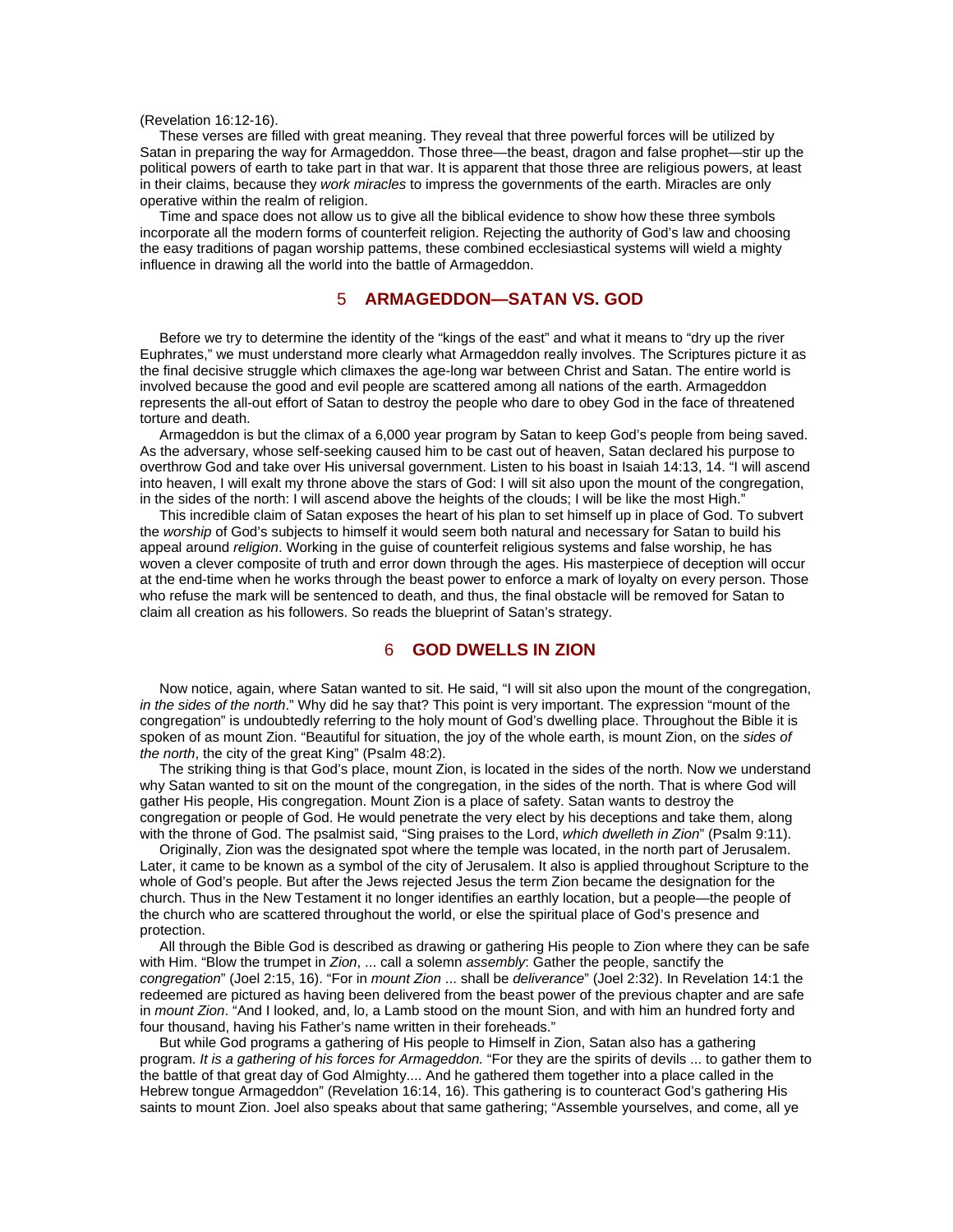heathen, and gather yourselves together round about ... Let the heathen ... come up to the valley of Jehoshaphat ... The Lord also shall roar out of Zion ... but the Lord will be the hope of his people" (Joel 3:11, 12, 16).

 This is another description of that final conflict called Armageddon. The valley of Jehoshaphat is just another title for the place of battle. It will involve every nation on earth. The "heathen" is a term to describe those who are not God's people. Satan will marshal the kings of the earth and all the wicked people to oppose the faithful saints of God. The Lord will be involved in the battle ("The Lord shall roar out of Zion"), because He fights for His people. In essence, it is a tremendous contest between Christ and Satan with followers of both sides being involved. Here is where we get to the heart of the subject. The verse calls attention to the Hebrew word for Armageddon. Apparently, the word is rooted in the Hebrew term "har moed," which means "mount of the congregation" or "mount of the assembly." Do you see where this leads us? That same term (har moed) was used by Satan when he said, "I will sit also upon the *mount of the congregation*." This ties the battle of Armageddon to the original threat of Satan to capture and destroy the congregation of God—in mount Zion.

 And the final attempt of the evil one to carry out his threat reaches down to the very last events of this earth. John the Revelator described it under the sixth plague. He saw unclean spirits going out to the kings of the earth, working miracles, and gathering them to Armageddon. These are religious forces working on the political rulers and influencing them to destroy God's faithful ones.

 If you want to read the thrilling account of God's part in Armageddon, study Revelation 19. "And I saw heaven opened, and behold a white horse; and he that sat upon him was called Faithful and True, and in righteousness he doth judge and make war ... And the armies which were in heaven followed him upon white horses clothed in fine linen, white and clean ... and he treadeth the *winepress of the fierceness and wrath* of Almighty God" (Revelation 19:11-15).

 Several things stand out in this symbolic picture of Christ and His second coming. The armies of heaven make war and "smite the nations" (Verse 15). These are the nations which were stirred by evil spirits in Revelation 16:14. Christ prevails in this Armageddon clash. Notice that this war is described as treading the winepress of the wrath of God. In Revelation 15:1 the seven last plagues are designated as "the wrath of God." Since the battle of Armageddon is set up under the sixth plague, and the plagues are called the wrath of God; and since Christ's army makes war by treading the winepress of God's wrath, we must conclude that Revelation 19 is a clear picture of Armageddon.

 Incidentally, the vials of the wrath of God were poured on the whole earth. "Go your ways, and pour out the vials of the wrath of God upon the earth." (Revelation 16:1). This is why all the nations are involved in Armageddon. The good and evil of all the world will be drawn into it. Since God's people are scattered in every country, the entire earth is spoken of as being affected by the plagues, one of which is Armageddon.

### 7 **EUPHRATES DRIED UP**

We are now prepared to examine Revelation 16:12 and let the Bible interpret the "drying up of the great" river Euphrates" to prepare the way for the "kings of the east." Whatever these events are, they occur as Armageddon approaches a violent climax.

 In order to understand this prophecy, we must refer to the parallel experience of ancient Babylon. Six hundred years before Christ was born, the pagan kingdom of Babylon was the great enemy of God's people. For 70 years they held the Hebrew people in subjection and bondage. Finally Babylon was overthrown by Cyrus the Mede, and the Israelites were delivered. Cyrus came from the east and captured Babylon by diverting the Euphrates River, thus getting access under the water gates of the channel. God said to Babylon, "I will *dry up thy rivers*. ... Thus saith the Lord to his *anointed*, to Cyrus ... to open before him the two leaved gates; and the gates shall not be shut" (Isaiah 44:27; 45:1). God "raised up the righteous man (Cyrus) from the east" (Isaiah 41:2). Cyrus is referred to by God as the "anointed" and "the righteous man."

 According to the principle of interpretation, the *literal* account in the Old Testament must be applied in a *spiritual* sense at the end-time. Thus, we read in the book of Revelation about spiritual Israel (the church) being oppressed by ''Babylon the Great'' (Revelation 17:5, 6). This Babylon is not a physical kingdom but a counterfeit religious system manipulated by Satan. God's people are finally delivered from the power of spiritual Babylon by the drying up of the waters of the river Euphrates. "And the sixth angel poured out his vial upon the great river Euphrates; and the water thereof was dried up, that the way of the kings of the east might be prepared" (Revelation 16:12).

 The startling similarity to the Old Testament story is obvious, but we must remember that the secondary application cannot be literal. The immediate fulfillment is always literal and local, but the last-day fulfillment reaches worldwide and has a spiritual application only.

 So we do not expect a literal Cyrus to dry up a literal river to deliver a literal Israel. We have already discovered that all God's true people are spiritual Israelites. Now what does the water represent? "The waters which thou sawest ... are peoples, and multitudes, and nations, and tongues" (Revelation 17:15). In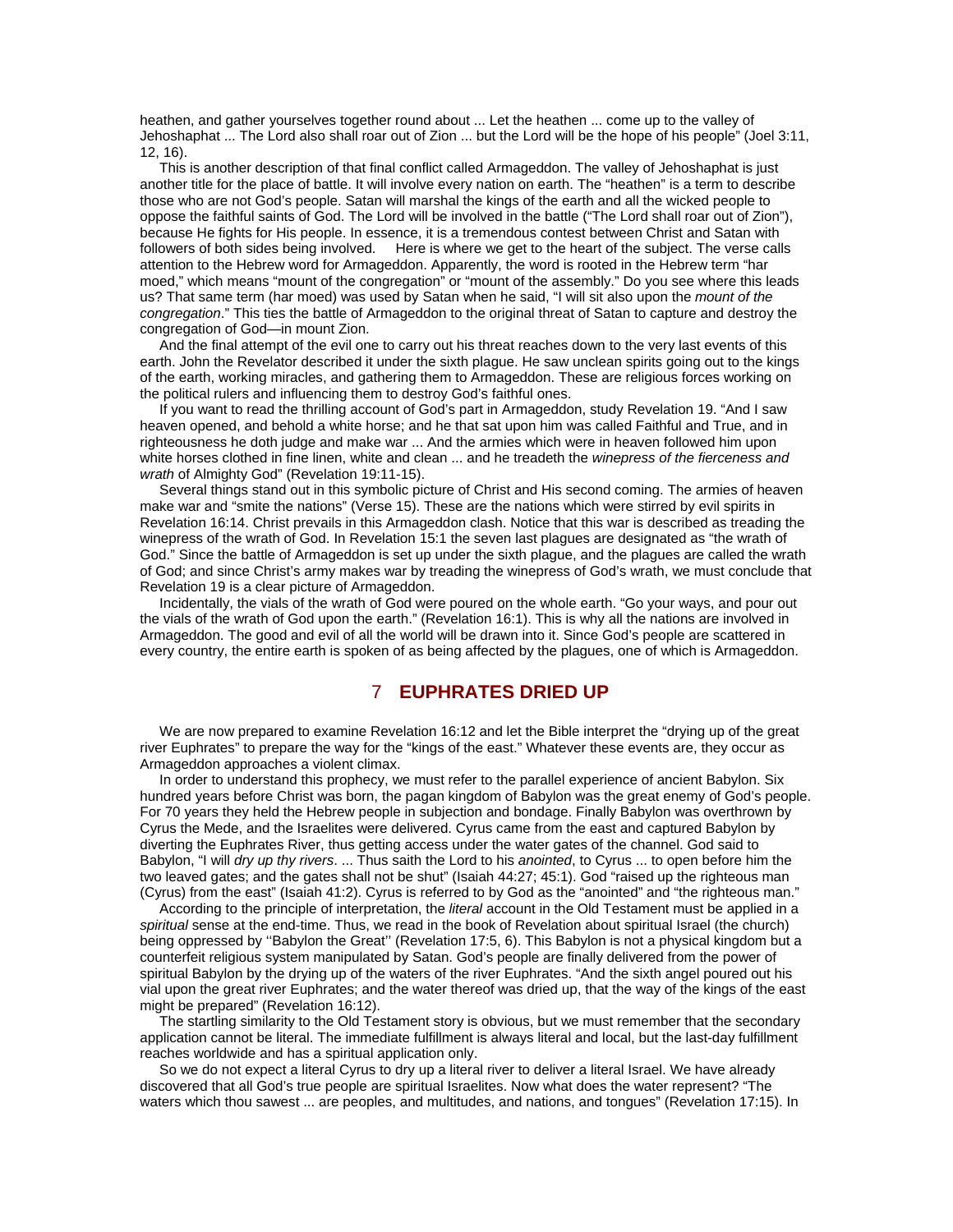this chapter Babylon the Great is pictured as sitting "upon many waters" (Revelation 17:1). The waters are identified as people and nations who give support to the great Babylon harlot (false religion) who persecutes the true saints (Revelation 17:6).

 So the drying up of the waters would represent the withdrawing of support by those people who had been followers of the Babylon system. This is one of the final events that happens just before the coming of Christ. The people recognize that they have been duped, and in a rage they turn on each other. Zechariah describes what takes place under this seventh plague as Armageddon reaches its climax. "And this shall be the plague wherewith the Lord will smite all the people that have fought against Jerusalem (God's people); ... And it shall come to pass in that day, that a great tumult from the Lord shall be among them; and they shall lay hold every one on the hand of his neighbour, and *his hand shall rise up against the hand of his neighbour*" (Zechariah 14:12, 13).

 John described the scene thus, "These shall hate the whore, and shall make her desolate and naked, and shall eat her flesh, and burn her with fire" (Revelation 17:16). Just as literal Euphrates in ancient Babylon was turned from an asset to a means of destroying her, so the supporting waters (people) of the spiritual Babylon turn into the means of her destruction. This drying up of support prepares the way for the "kings of the east" to come and deliver the people of God from the hand of Babylon.

## **8 WHO ARE THE KINGS OF THE EAST?**

 Who are these "kings of the east"? Here is one of the most exciting aspects of the battle of Armageddon. Just as God's place in Zion was located in the "sides of the north," so His approach is always referred to as from the east. Why? Because anciently Zion was the actual hill north of the city of Jerusalem. Anyone coming from the east had to angle north because of the impassable deserts, and come into Zion from that direction. This is why both north and east are used in the Bible for God's quarters. "And I saw another angel ascending *from the east*, having the seal of the living God" (Revelation 7:2).

 Christ will return to this earth from the east. "For as the lightning cometh *out of the east*, and shineth even unto the west; so shall also the coming of the Son of man be" (Matthew 24:27). The "kings of the east" are exactly the same as the armies of heaven in Revelation 19 who triumph over "the beast, and the kings of the earth, and their armies" (Verse 19). God's glory was described by Ezekiel as coming from the east. "He brought me to the gate ... that looketh toward the east: And, behold, the glory of the God of Israel came from the way of the east ... and the earth shined with his glory" (Ezekiel 43:1, 2).

 John revealed the breathtaking majesty of Christ leading the armies of heaven to make war. "And the *armies* which were in heaven followed him upon white horses ... And he hath on his vesture and his thigh a name written, KING OF KINGS, AND LORD OF LORDS" (Revelation 19:14, 16). What a picture! The kings of the east riding forth against "the kings of the earth" and of the whole world. Spiritual Babylon and all the forces who followed her are destroyed by the King of kings who shall reign forever and ever.

 Cyrus, the man from the east, who saved literal Israel from the hands of ancient Babylon, was a type of the "kings of the east" who would save spiritual Israel from Babylon. Just as Cyrus was called the "anointed one" and "the righteous man," so Jesus was designated by the same titles.

 By now we can easily conclude that the second coming of Christ is really the only hope of Israel. God and Christ, the true Kings of the east, will burst upon this world at the midnight of man's extremity. When the mark of the beast is being enforced and every human plan of escape has dissolved, God's faithful ones will be snatched from certain death.

#### 9 **ALL EYES ON THE EAST**

 What a tragedy that millions of Christians are looking in the wrong direction and expecting events to transpire that can never take place. Their eyes are fixed on the east all right, but on the Middle East where hate-filled sons of Abraham try to destroy each other with American and Soviet weaponry. What kind of travesty it would be to expect those political planners and militarists to fulfill the beautiful predictions of Isaiah's "lion and lamb" world of peace.

 True it is that, for a moment, Isaac and Ishmael may stop fighting. It is also true that one of the signers of the agreement is called Israel. But let no one still cling to the empty hope that this Israel has anything to do with God's true people. They have been replaced by another nation, obedient and faithful—who have come from every kindred, tongue and people. They are the true Israel. They will never take up arms to fight anyone. They will live as Jesus lived and choose death before dishonor.

 The frail confederacy of peace signed March 26, 1979, would be less than futile, even if national Israel were still the chosen people of God. Years ago a similar alliance was formed and God appraised it in these words: "Therefore shall the strength of Pharaoh be your shame, and the trust in the shadow of Egypt your confusion. ... For the Egyptians shall help in vain, and to no purpose. ... This is a rebellious people, children